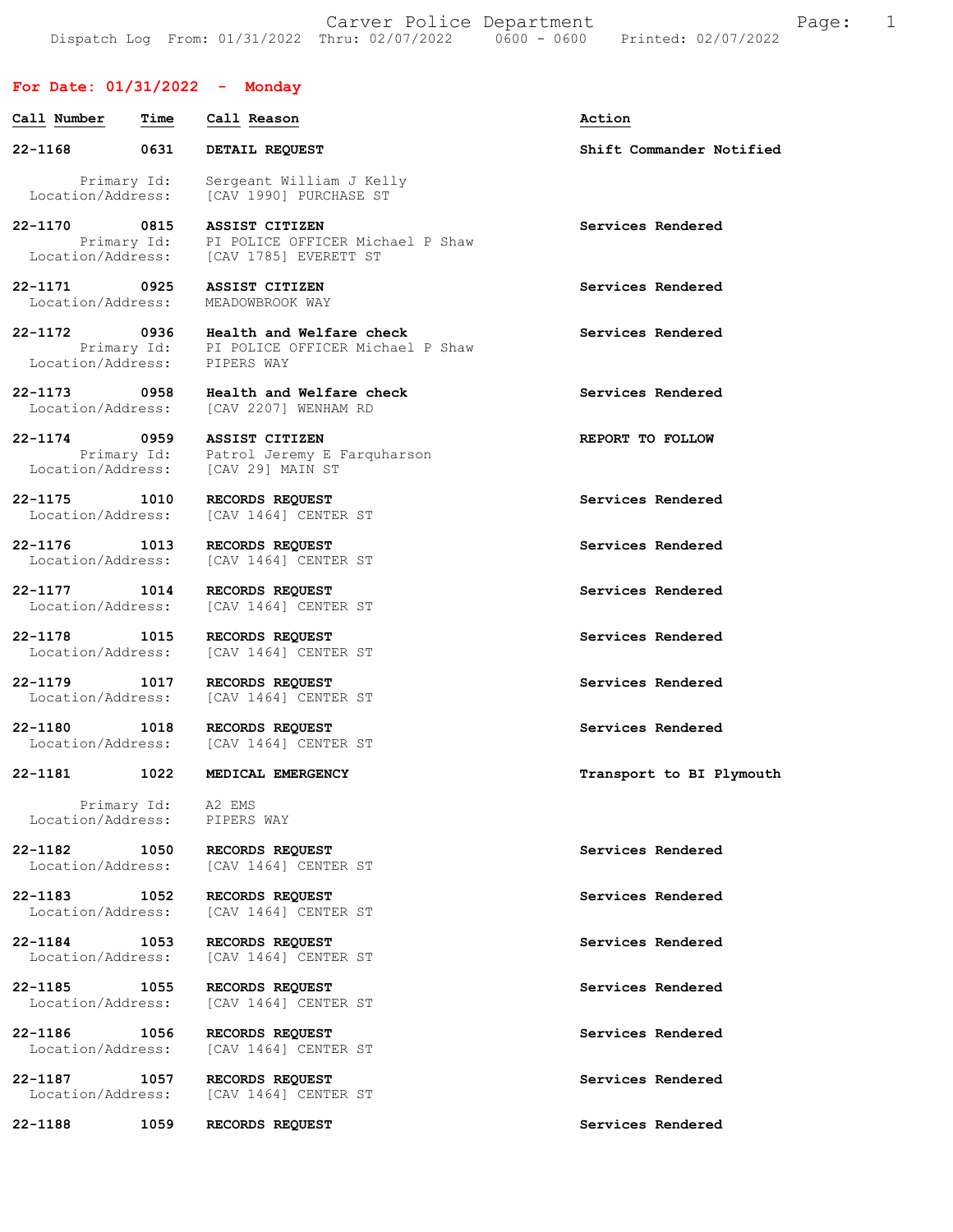Location/Address: [CAV 1464] CENTER ST

22-1189 1100 RECORDS REQUEST Services Rendered Location/Address: [CAV 1464] CENTER ST [CAV 1464] CENTER ST

22-1190 1105 RECORDS REQUEST Services Rendered Location/Address: [CAV 1464] CENTER ST [CAV 1464] CENTER ST

22-1191 1106 RECORDS REQUEST<br>
Location/Address: [CAV 1464] CENTER ST [CAV 1464] CENTER ST

22-1192 1108 RECORDS REQUEST Services Rendered Location/Address: [CAV 1464] CENTER ST

22-1193 1109 RECORDS REQUEST<br>
Location/Address: [CAV 1464] CENTER ST Location/Address:

Primary Id: Patrol Alberto Silva<br>Location/Address: [CAV 239] SOUTH MEADO [CAV 239] SOUTH MEADOW RD

22-1196 1442 PROPERTY DAMAGE logged item Location/Address: CENTER ST

22-1197 1519 911 Check logged item Location/Address: [CAV 1681] MAIN ST

22-1199 1648 SUSPICIOUS ACTIVITY<br>
Location/Address: [CAV 1429] NORTH MAIN ST [CAV 1429] NORTH MAIN ST

22-1200 1715 ASSIST CITIZEN Services Rendered Primary Id: Patrol Brandon W Rudolph<br>Location/Address: [CAV 2850] POND ST [CAV 2850] POND ST

22-1201 1730 ASSIST OTHER AGENCY Services Rendered Location/Address: [CAV 2849] MEADOWBROOK WAY

### 22-1202 1738 MEDICAL EMERGENCY 120 120 Transport to BI Plymouth

Primary Id: A2 EMS<br>ion/Address: DAVID RD Location/Address:

Original Call #:

Location/Address: BOULTON ST

22-1204 1753 Property LOST logged item Location/Address:

**22-1205** 1838 ASSAULT<br>Primary Id: Sergeant Joseph R Ritz<br>REPORT TO FOLLOW Primary Id: Sergeant Joseph R Ritz<br>Location/Address: [CAV 236] TREMONT ST [CAV 236] TREMONT ST

Primary Id: Al EMS<br>Location/Address: [CAV 2 [CAV 236] TREMONT ST<br>22-1205

## 22-1207 1857 MEDICAL EMERGENCY Transport to Tobey

Primary Id: A1 EMS<br>ion/Address: PRESIDENTS WAY Location/Address:

22-1208 2012 DISTURBANCE Unfounded Location/Address: [CAV 217] NORTH MAIN ST

22-1210 2206 DETAIL REQUEST Shift Commander Notified

22-1194 1120 911 Check Confirmed Accidental

22-1203 1749 911 Check Confirmed Accidental

22-1206 1840 MEDICAL EMERGENCY No transport, patient refusal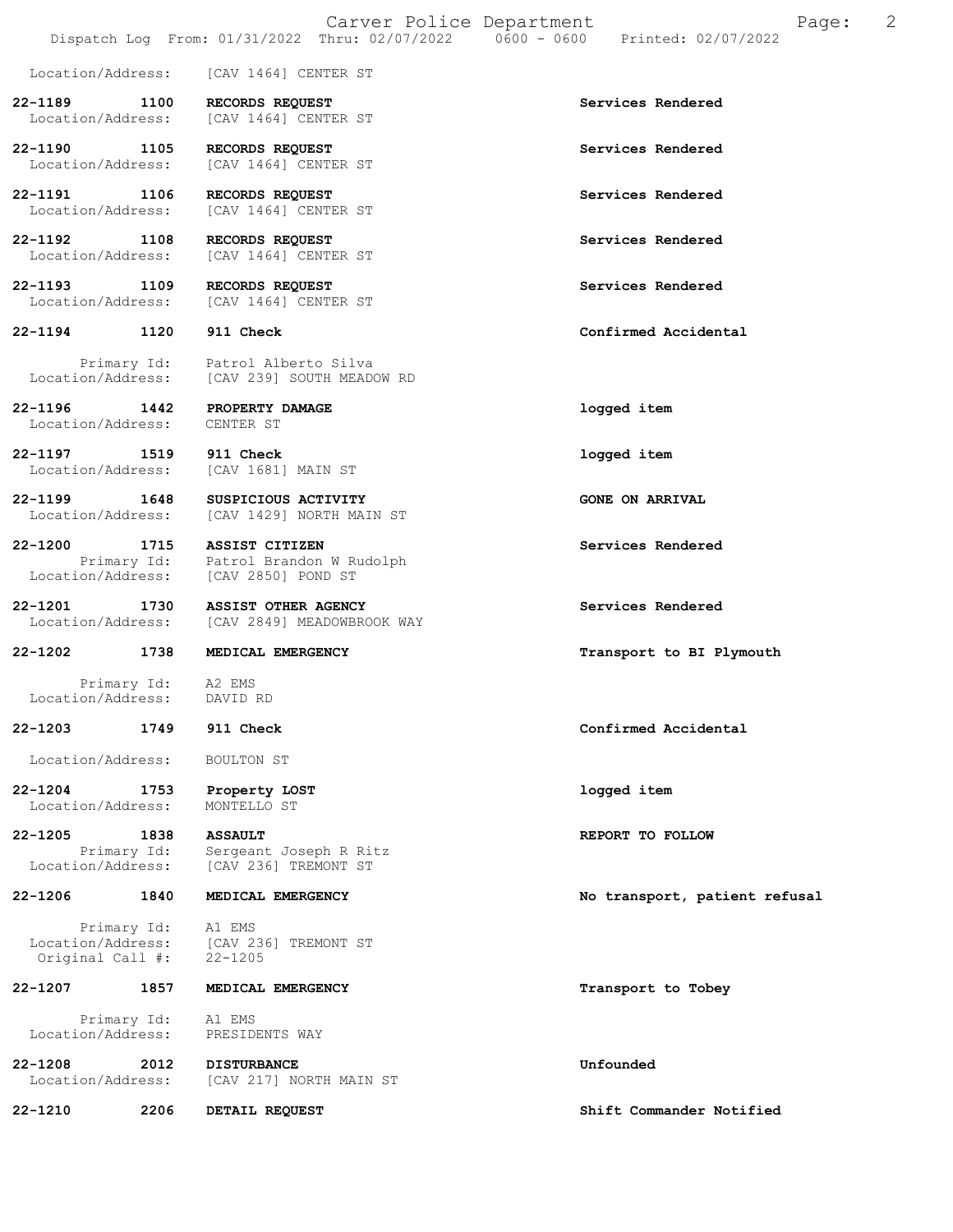Primary Id: Sergeant Joseph R Ritz Location/Address: [PLY] WARREN AVE

## For Date: 02/01/2022 - Tuesday

| $22 - 1213$                      | 0001                | GENERAL INFO (POLICE)                                                          | logged item              |
|----------------------------------|---------------------|--------------------------------------------------------------------------------|--------------------------|
| 22-1214<br>Location/Address:     | 0125<br>Primary Id: | Plaza Check<br>Sergeant William J Kelly<br>[CAV 138] MAIN ST                   | Plaza checked            |
| $22 - 1215$<br>Location/Address: | 0131<br>Primary Id: | <b>BUILDING CHECK</b><br>Sergeant William J Kelly<br>[CAV 239] SOUTH MEADOW RD | logged item              |
| 22-1216                          | 0152                | Neighborhood/property check                                                    | Neighborhood checked     |
| Location/Address:                | Primary Id:         | Sergeant William J Kelly<br>BATES POND RD                                      |                          |
| 22-1217<br>Location/Address:     | 0159<br>Primary Id: | <b>BUSINESS CHECK</b><br>Sergeant William J Kelly<br>[CAV 236] TREMONT ST      | logged item              |
| $22 - 1218$<br>Location/Address: | 0215<br>Primary Id: | MOTOR VEHICLE ABANDONED<br>Sergeant William J Kelly<br><b>WAREHAM ST</b>       | logged item              |
| $22 - 1219$                      | 0344                | ALARM, BURGLAR                                                                 | Confirmed Accidental     |
| Location/Address:                | Primary Id:         | Sergeant Joseph R Ritz<br>[CAV 341] MAIN ST                                    |                          |
| $22 - 1220$<br>Location/Address: | 0356<br>Primary Id: | <b>BUILDING CHECK</b><br>Sergeant William J Kelly<br>[CAV 339] SOUTH MAIN ST   | Plaza checked            |
| 22-1221                          | 0554                | DETAIL REQUEST                                                                 | Shift Commander Notified |
| Location/Address:                | Primary Id:         | Sergeant Joseph R Ritz<br>[CAV 1075] NORTH MAIN ST                             |                          |
| 22-1222<br>Location/Address:     | 0704<br>Primary Id: | <b>BUILDING CHECK</b><br>Sergeant William J Kelly<br>[CAV 239] SOUTH MEADOW RD | logged item              |
| 22-1225                          | 0730                | DETAIL REQUEST                                                                 | Shift Commander Notified |
| Location/Address:                |                     | MAIN ST                                                                        |                          |
| 22-1223                          | 0733                | 911 Check                                                                      | Confirmed Accidental     |
| Location/Address:                | Primary Id:         | Sergeant Joseph R Ritz<br>ICAV 22281 WHITE PINE LN                             |                          |
| 22-1224                          | 0739                | 911 Check                                                                      | Confirmed Accidental     |
| Location/Address:                |                     | [CAV 2318] REDTAIL LN                                                          |                          |
| $22 - 1227$                      | 0809                | DETAIL REQUEST                                                                 | Shift Commander Notified |
| Location/Address:                |                     | [PLY] STANDISH AVE                                                             |                          |
| $22 - 1228$<br>Location/Address: | 0909<br>Primary Id: | MOTOR VEHICLE DISABLED<br>Patrol Jeremy E Farquharson<br>MAYFLOWER RD          | Services Rendered        |
| $22 - 1229$<br>Location/Address: | 1152                | <b>ASSIST CITIZEN</b><br>DAPHNE WAY                                            | VERBAL/SPOKE TO          |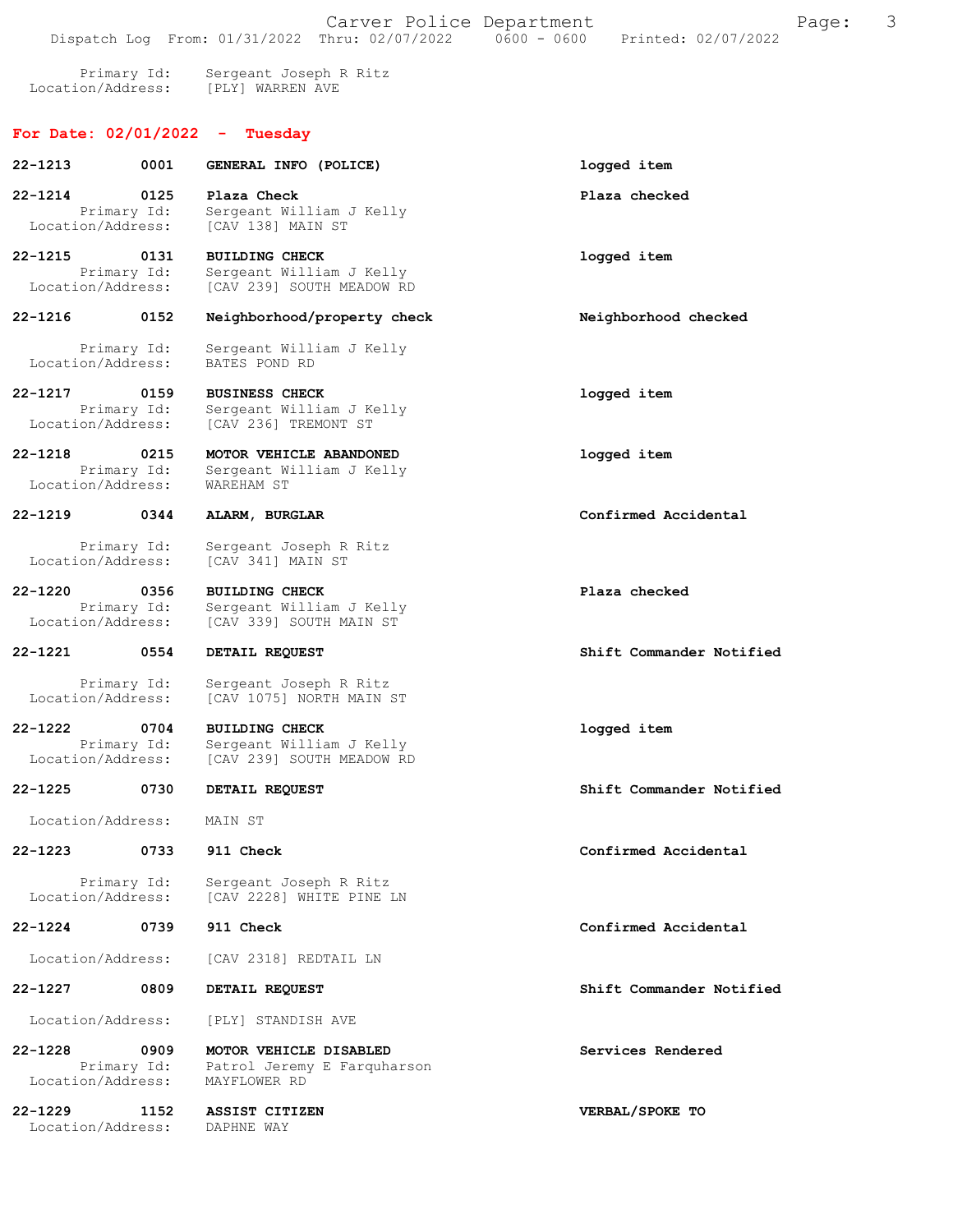Carver Police Department Fage: 4 Dispatch Log From: 01/31/2022 Thru: 02/07/2022 0600 - 0600 Printed: 02/07/2022 22-1230 1216 BUILDING CHECK Plaza checked Primary Id: Sergeant Glenn E Gillan Location/Address: [CAV 1174] NORTH MAIN ST 22-1231 1218 DETAIL REQUEST Shift Commander Notified Location/Address: [KIN] SMITH LN 22-1232 1315 FOLLOW-UP Services Rendered Primary Id: Detective Joshua T Shaw Location/Address: [CAV 2357] SILVA ST 22-1233 1518 ASSIST CITIZEN logged item Location/Address: [CAV 29] MAIN ST 22-1235 1934 MEDICAL EMERGENCY Transport to BI Plymouth Location/Address: [CAV 1028] MAIN ST

22-1236 2023 ASSIST OTHER AGENCY COULD Could Not Locate Primary Id: Patrol Brandon W Rudolph Location/Address: TREMONT ST

22-1237 2057 MOTOR VEHICLE DISABLED Services Rendered Primary Id: Patrol Brandon W Rudolph Location/Address: TREMONT ST

22-1238 2336 Plaza Check Plaza checked Primary Id: Patrol Brandon W Rudolph Location/Address: [CAV 138] MAIN ST

## For Date: 02/02/2022 - Wednesday

| $22 - 1240$                      | 0029                | MEDICAL EMERGENCY                                                       | Transport to BI Plymouth |
|----------------------------------|---------------------|-------------------------------------------------------------------------|--------------------------|
| Location/Address:                |                     | [CAV 2821] POPE ST                                                      |                          |
| $22 - 1241$                      | 0047                | <b>BUILDING CHECK</b>                                                   | Building Checked/Secured |
| Location/Address:                | Primary Id:         | Patrol Joshua J McDermott<br>[CAV 1075] NORTH MAIN ST                   |                          |
| $22 - 1242$                      | 0049                | <b>BUILDING CHECK</b>                                                   | Building Checked/Secured |
| Location/Address:                | Primary Id:         | Patrol Joshua J McDermott<br>[CAV 325] NORTH MAIN ST                    |                          |
| $22 - 1243$                      | 0053                | <b>BUILDING CHECK</b>                                                   | Building Checked/Secured |
| Location/Address:                | Primary Id:         | Patrol Joshua J McDermott<br>[CAV 1600] NORTH MAIN ST                   |                          |
| $22 - 1244$                      | 0055                | <b>BUILDING CHECK</b>                                                   | Building Checked/Secured |
| Location/Address:                | Primary Id:         | Patrol Joshua J McDermott<br>[CAV 514] NORTH MAIN ST                    |                          |
| $22 - 1245$                      | 0148                | <b>BUILDING CHECK</b>                                                   | Building Checked/Secured |
| Location/Address:                | Primary Id:         | Patrol Joshua J McDermott<br>[CAV 1593] NORTH MAIN ST                   |                          |
| $22 - 1246$<br>Location/Address: | 0153<br>Primary Id: | <b>BUSINESS CHECK</b><br>Sergeant William J Kelly<br>[CAV 1437] MAIN ST | logged item              |
| $22 - 1247$                      | 0204<br>Primary Id: | <b>BUSINESS CHECK</b><br>Sergeant William J Kelly                       | logged item              |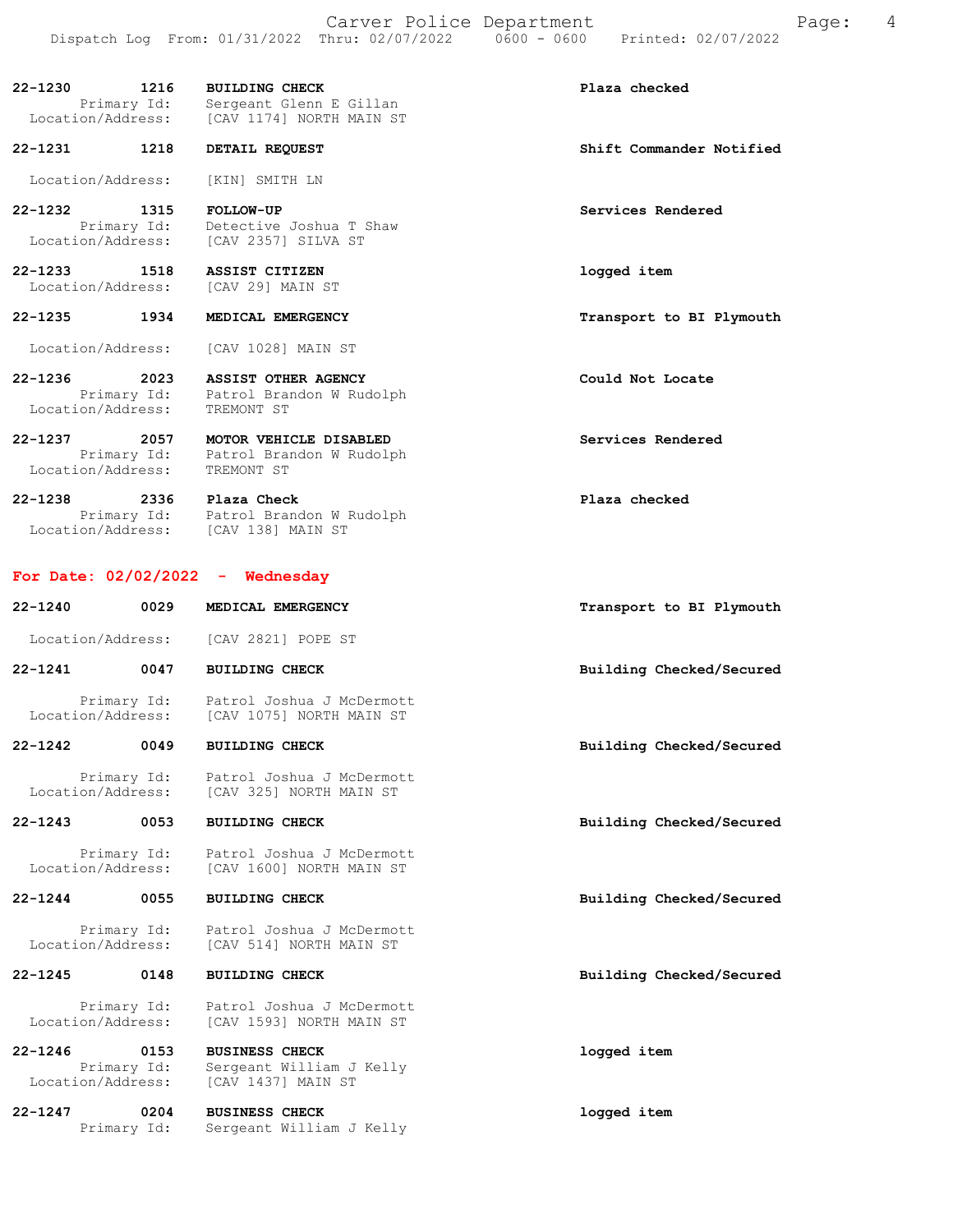|                                   |                     | Carver Police Department                                                                     | 5<br>Page:<br>Printed: 02/07/2022 |  |
|-----------------------------------|---------------------|----------------------------------------------------------------------------------------------|-----------------------------------|--|
| Location/Address:                 |                     | [CAV 401] TREMONT ST                                                                         |                                   |  |
| $22 - 1248$<br>Location/Address:  | 0210<br>Primary Id: | <b>BUSINESS CHECK</b><br>Sergeant William J Kelly<br>[CAV 1548] TREMONT ST                   | logged item                       |  |
| $22 - 1249$                       | 0219                | <b>BUILDING CHECK</b>                                                                        | Building Checked/Secured          |  |
| Primary Id:<br>Location/Address:  |                     | Patrol Joshua J McDermott<br>[CAV 756] NORTH MAIN ST                                         |                                   |  |
| $22 - 1250$<br>Location/Address:  | 0229<br>Primary Id: | <b>BUILDING CHECK</b><br>Sergeant William J Kelly<br>[CAV 239] SOUTH MEADOW RD               | logged item                       |  |
| $22 - 1252$<br>Location/Address:  | 0521                | 911 Check<br>[CAV 1464] CENTER ST                                                            | logged item                       |  |
| $22 - 1253$                       | 0606                | DETAIL REQUEST                                                                               | Shift Commander Notified          |  |
| Location/Address:                 | Primary Id:         | Sergeant William J Kelly<br>[CAV 1075] NORTH MAIN ST                                         |                                   |  |
| $22 - 1254$<br>Location/Address:  | 0704<br>Primary Id: | <b>BUILDING CHECK</b><br>Sergeant William J Kelly<br>[CAV 239] SOUTH MEADOW RD               | logged item                       |  |
| $22 - 1255$<br>Location/Address:  | 0743<br>Primary Id: | <b>ASSIST OTHER AGENCY</b><br>Sergeant William J Kelly<br>WARD ST EXT                        | Services Rendered                 |  |
| 22-1281<br>Location/Address:      | 0811                | ANIMAL COMPLAINT<br>PLYMOUTH ST                                                              | logged item                       |  |
| $22 - 1257$<br>Location/Address:  | 0911                | 911 Check<br>[CAV 1680] ROCHESTER RD                                                         | Could Not Locate                  |  |
| $22 - 1258$<br>Location/Address:  | 0916                | RECORDS REQUEST<br>[CAV 1464] CENTER ST                                                      | Services Rendered                 |  |
| $22 - 1259$<br>Location/Address:  | 0916                | RECORDS REQUEST<br>[CAV 1464] CENTER ST                                                      | Services Rendered                 |  |
| 22-1260                           | 0917                | MOTOR VEHICLE DISABLED<br>Primary Id: Detective Joshua T Shaw<br>Location/Address: CENTER ST | REPORT TO FOLLOW                  |  |
| 22-1261 0917<br>Location/Address: |                     | RECORDS REQUEST<br>[CAV 1464] CENTER ST                                                      | Services Rendered                 |  |
| 22-1262 0918<br>Location/Address: |                     | RECORDS REQUEST<br>[CAV 1464] CENTER ST                                                      | Services Rendered                 |  |
| 22-1263 0919<br>Location/Address: |                     | RECORDS REQUEST<br>[CAV 1464] CENTER ST                                                      | Services Rendered                 |  |
| 22-1264 0920<br>Location/Address: |                     | RECORDS REQUEST<br>[CAV 1464] CENTER ST                                                      | Services Rendered                 |  |
| 22-1265<br>Location/Address:      | 0921                | RECORDS REQUEST<br>[CAV 1464] CENTER ST                                                      | Services Rendered                 |  |
| 22-1266<br>Location/Address:      | 0922                | RECORDS REQUEST<br>[CAV 1464] CENTER ST                                                      | Services Rendered                 |  |
| 22-1267<br>Location/Address:      | 0923                | RECORDS REQUEST<br>[CAV 1464] CENTER ST                                                      | Services Rendered                 |  |
| $22 - 1268$<br>Location/Address:  | 0924                | RECORDS REQUEST<br>[CAV 1464] CENTER ST                                                      | Services Rendered                 |  |
|                                   |                     |                                                                                              |                                   |  |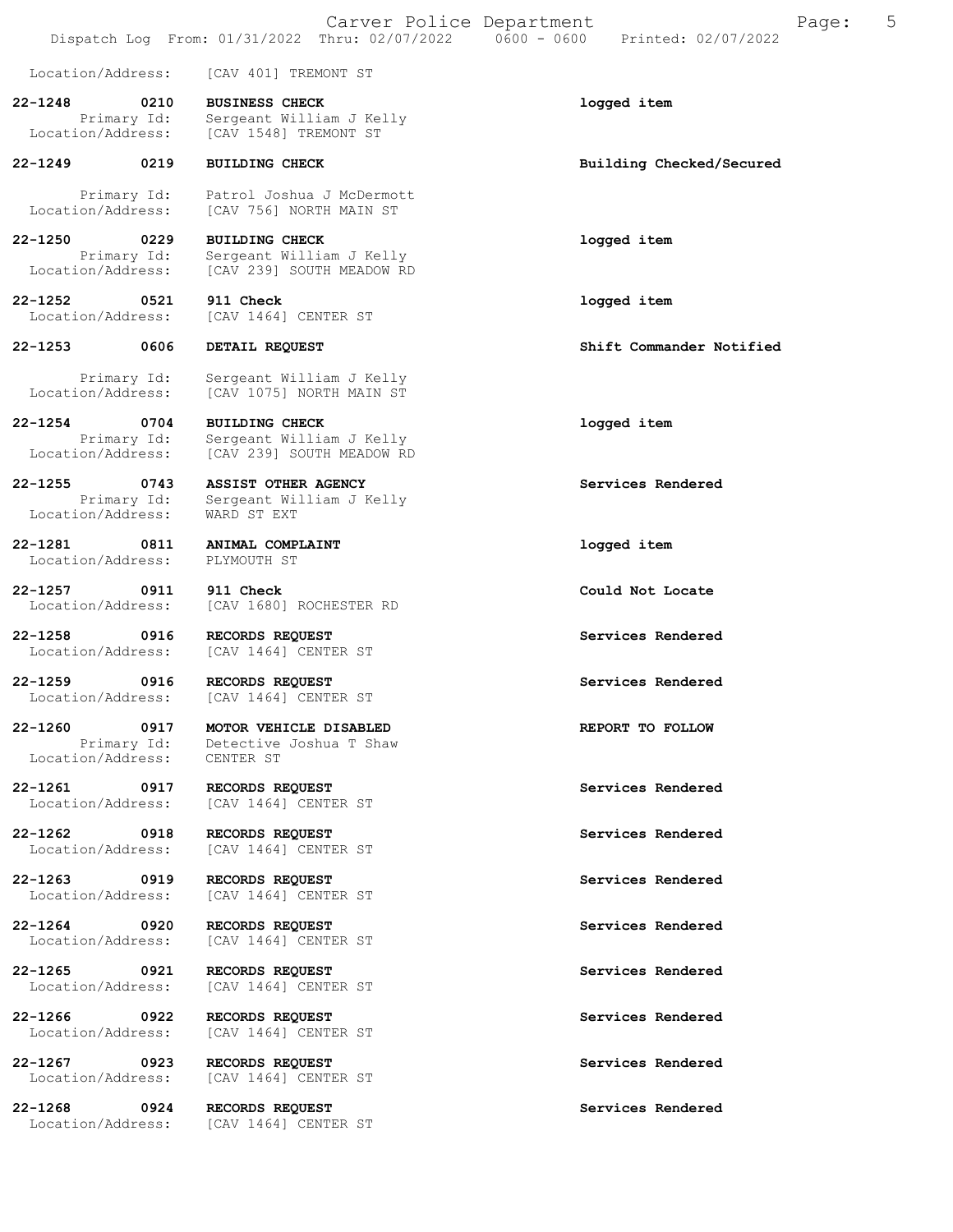| 22-1269<br>Location/Address:                | 0959                       | RECORDS REQUEST<br>[CAV 1464] CENTER ST                                                             | Services Rendered        |
|---------------------------------------------|----------------------------|-----------------------------------------------------------------------------------------------------|--------------------------|
| 22-1270                                     | 1000                       | MEDICAL EMERGENCY                                                                                   | Transport to BI Plymouth |
| Primary Id:<br>Location/Address:            |                            | A2 EMS<br>VILLAGE WAY                                                                               |                          |
| 22-1271 1000<br>Location/Address:           |                            | RECORDS REQUEST<br>[CAV 1464] CENTER ST                                                             | Services Rendered        |
| 22-1272<br>Location/Address:                | 1001                       | RECORDS REQUEST<br>[CAV 1464] CENTER ST                                                             | Services Rendered        |
| $22 - 1273$<br>Location/Address:            | 1001                       | RECORDS REQUEST<br>[CAV 1464] CENTER ST                                                             | Services Rendered        |
| 22-1274<br>Location/Address:                | 1002                       | RECORDS REQUEST<br>[CAV 1464] CENTER ST                                                             | Services Rendered        |
| 22-1275<br>Location/Address:                | 1039<br>Primary Id:        | Health and Welfare check<br>Sergeant Glenn E Gillan<br>MAPLE DR                                     | Services Rendered        |
| 22-1277                                     | 1054                       | MEDICAL EMERGENCY                                                                                   | Transport to BI Plymouth |
| Location/Address:<br>Original Call #:       | Primary Id: Al EMS         | [CAV 240] FULLER ST<br>22-1276                                                                      |                          |
| 22-1278                                     | 1117                       | FIRE, Assist FD                                                                                     | Fire Services Provided   |
| Location/Address:                           |                            | [CAV 217] NORTH MAIN ST                                                                             |                          |
| 22-1279                                     | 1151                       | MEDICAL EMERGENCY                                                                                   | Transport to BI Plymouth |
| Location/Address:                           |                            | SPRUCE CT                                                                                           |                          |
| 22-1280<br>Location/Address:                | 1219                       | 911 Check<br>[CAV 2003] MEADOWBROOK WAY                                                             | logged item              |
| 22-1282<br>Location/Address:                | 1340                       | ASSIST CITIZEN<br>[CAV 520] SOUTH MEADOW RD                                                         | logged item              |
| $22 - 1283$                                 | 1411                       | 911 Check                                                                                           | Confirmed Accidental     |
| Primary Id:<br>Location/Address:            |                            | Patrol Jeremy E Farquharson<br>WARD ST                                                              |                          |
| 22-1286                                     | 1450                       | DETAIL REQUEST                                                                                      | Shift Commander Notified |
| Location/Address:                           |                            | [CAV 1075] NORTH MAIN ST                                                                            |                          |
| 22-1285<br>Primary Id:<br>Location/Address: | 1452                       | MOTOR VEHICLE DISABLED<br>Patrol Jeremy E Farquharson<br><b>WAREHAM ST</b>                          | Vehicle Towed            |
| 22-1287<br>Primary Id:<br>Location/Address: | 1557                       | Health and Welfare check<br>Sergeant Joseph R Ritz<br>[CAV 1666] MEADOWBROOK WAY                    | VERBAL/SPOKE TO          |
| 22-1288<br>Primary Id:<br>Location/Address: | 1629<br>Refer To Accident: | MOTOR VEHICLE ACCIDENT<br>Patrol Brandon W Rudolph<br>MAIN ST + SOUTH MEADOW RD<br>$22 - 1288 - AC$ | REPORT TO FOLLOW         |
| $22 - 1291$                                 | 2047                       | 911 Check                                                                                           | Services Rendered        |

Primary Id: Dispatcher Rebecca L Anctil

Location/Address: [CAV 1464] CENTER ST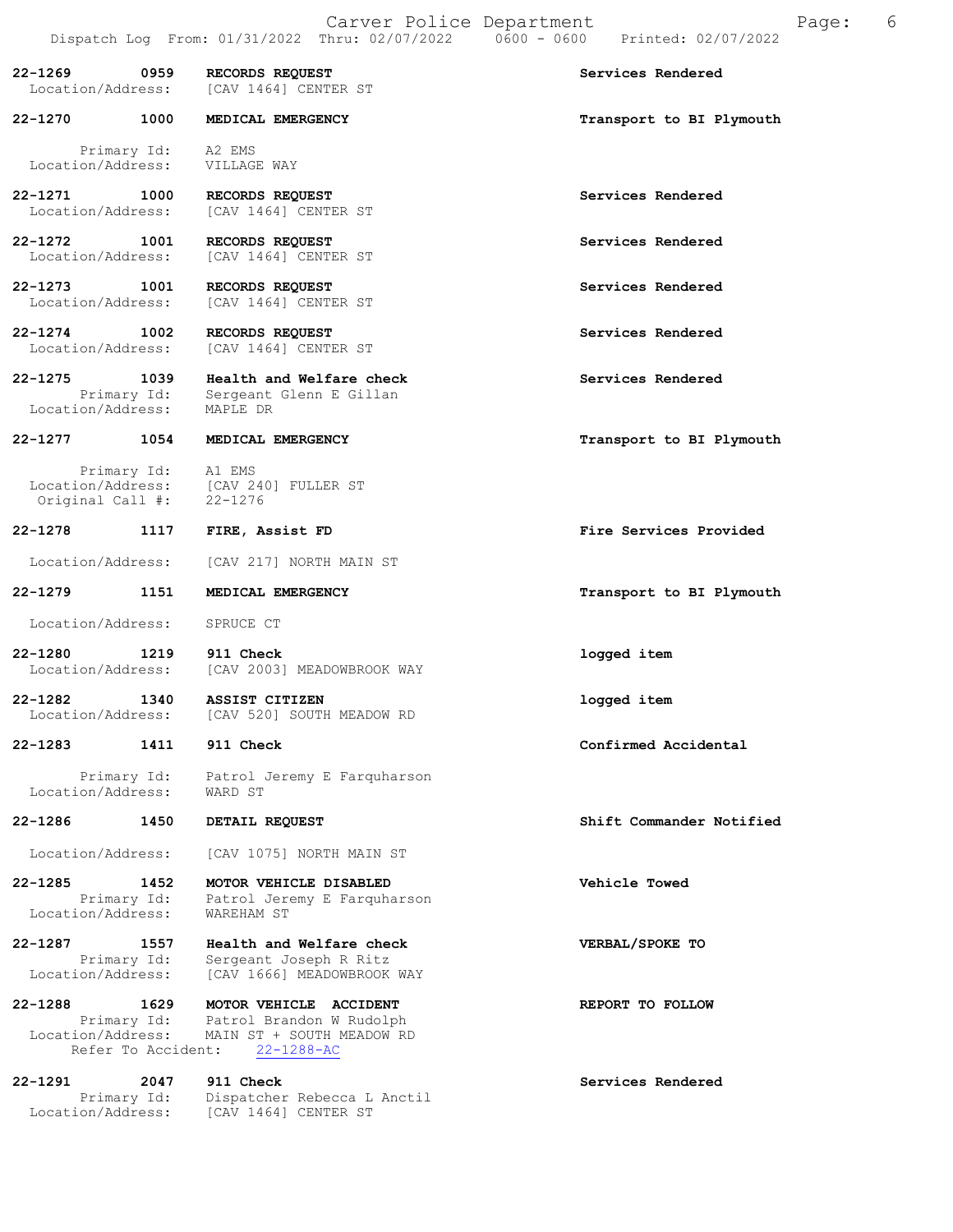|             |                                          | Carver Police Department<br>Dispatch Log From: 01/31/2022 Thru: 02/07/2022   0600 - 0600   Printed: 02/07/2022                               |                          | Page: | 7 |
|-------------|------------------------------------------|----------------------------------------------------------------------------------------------------------------------------------------------|--------------------------|-------|---|
| $22 - 1293$ |                                          | 2337 MOTOR VEHICLE ACCIDENT<br>Primary Id: Patrol Brandon W Rudolph<br>Vicinity of: [CAV 965] FEDERAL RD<br>Refer To Accident: 22-1293-AC    | REPORT TO FOLLOW         |       |   |
|             |                                          | For Date: $02/03/2022 - Thursday$                                                                                                            |                          |       |   |
| 22-1294     | 0034                                     | <b>BUILDING CHECK</b>                                                                                                                        | Building Checked/Secured |       |   |
|             |                                          | Primary Id: Patrol Joshua J McDermott<br>Location/Address: [CAV 1621] TREMONT ST                                                             |                          |       |   |
|             | 22-1295 0038                             | <b>BUILDING CHECK</b>                                                                                                                        | Building Checked/Secured |       |   |
|             |                                          | Primary Id: Patrol Joshua J McDermott<br>Location/Address: [CAV 1440] TREMONT ST                                                             |                          |       |   |
|             | 22-1296 0040                             | <b>BUILDING CHECK</b>                                                                                                                        | Building Checked/Secured |       |   |
|             | Location/Address:                        | Primary Id: Patrol Joshua J McDermott<br>[CAV 236] TREMONT ST                                                                                |                          |       |   |
|             | 22-1297 0202<br>Primary Id:<br>Location: | <b>BUILDING CHECK</b><br>Patrol Derrick E Ostiguy<br>USA, NOURIA, BREW44, SHAWS, CVS                                                         | logged item              |       |   |
| $22 - 1298$ | 0203                                     | <b>BUILDING CHECK</b><br>Primary Id: Patrol Derrick E Ostiguy<br>Location: CORNERSTONES, CUMBIES, NO<br>CORNERSTONES, CUMBIES, NORFOLK POWER | logged item              |       |   |
| 22–1299     | 0320                                     | <b>BUILDING CHECK</b>                                                                                                                        | Building Checked/Secured |       |   |
|             |                                          | Primary Id: Patrol Joshua J McDermott<br>Location/Address: [CAV 1437] MAIN ST                                                                |                          |       |   |
| 22-1300     | 0321                                     | <b>BUILDING CHECK</b>                                                                                                                        | Building Checked/Secured |       |   |
|             |                                          | Primary Id: Patrol Joshua J McDermott<br>Location/Address: [CAV 397] MAIN ST                                                                 |                          |       |   |
| $22 - 1302$ | 0736 911 Check                           |                                                                                                                                              | Confirmed Accidental     |       |   |
|             |                                          | the contract of the contract of the contract of the contract of the contract of the contract of the contract of                              |                          |       |   |

Primary Id: Sergeant Glenn E Gillan<br>Location/Address: [CAV 239] SOUTH MEADOW I [CAV 239] SOUTH MEADOW RD

22-1304 1051 RECORDS REQUEST Services Rendered Location/Address: [CAV 1464] CENTER ST

22-1305 1052 RECORDS REQUEST Services Rendered Location/Address: [CAV 1464] CENTER ST

22-1306 1052 RECORDS REQUEST Services Rendered Location/Address: [CAV 1464] CENTER ST Location/Address:

22-1307 1053 RECORDS REQUEST Services Rendered Location/Address: [CAV 1464] CENTER ST

22-1308 1054 RECORDS REQUEST 5 Services Rendered Eocation/Address: [CAV 1464] CENTER ST [CAV 1464] CENTER ST

22-1309 1211 PROPERTY DAMAGE REPORT TO FOLLOW Primary Id: Sergeant Glenn E Gillan Location/Address: DAVID RD

22-1310 1407 COMPLAINT Location/Address: [CAV 239] SOUTH MEADOW RD 1099ed item [CAV 239] SOUTH MEADOW RD

22-1312 1532 MOTOR VEHICLE STOP Citation/Warning Issued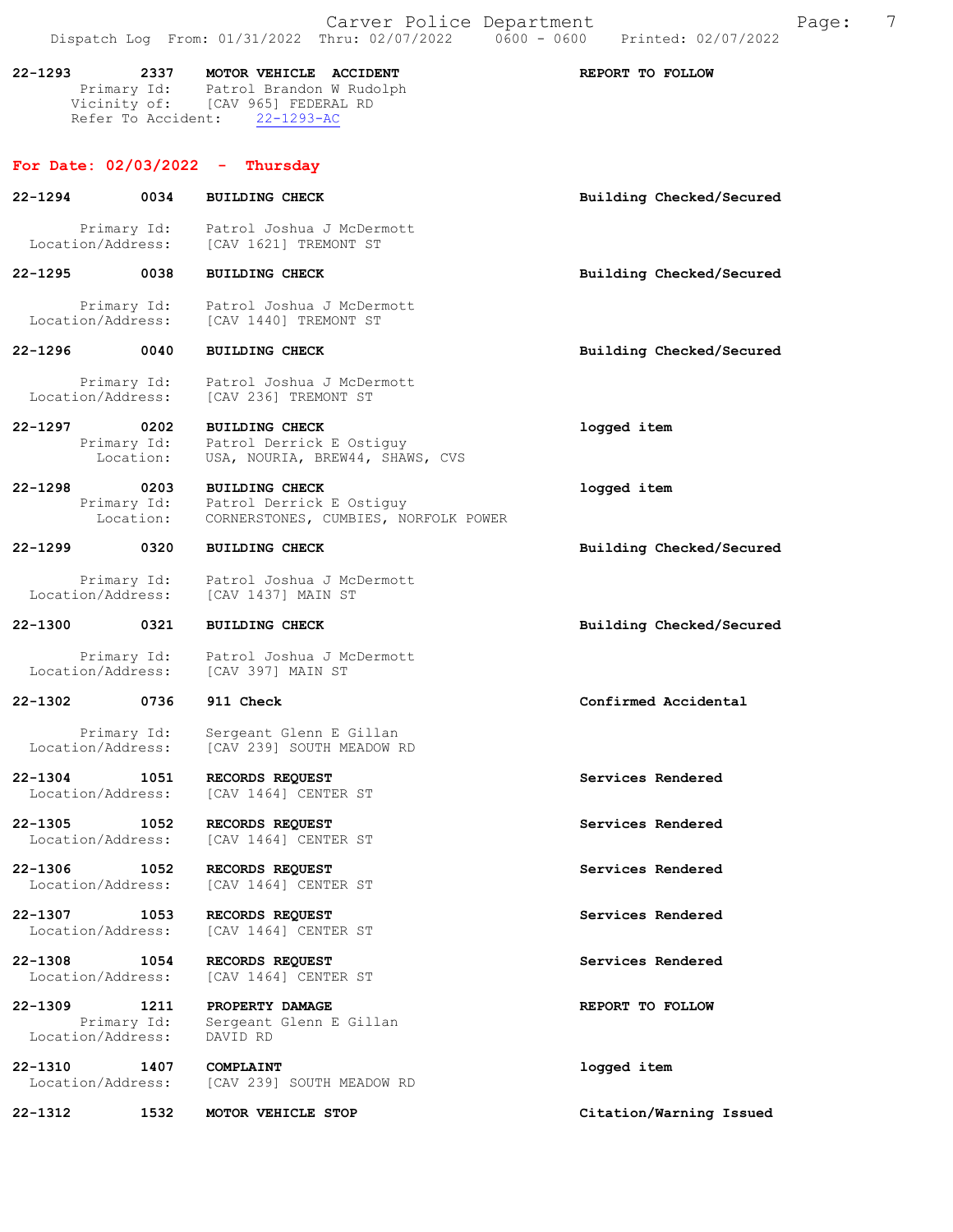|                                          |                            | Carver Police Department<br>Dispatch Log From: 01/31/2022 Thru: 02/07/2022 0600 - 0600    | Printed: 02/07/2022      | 8<br>Page: |
|------------------------------------------|----------------------------|-------------------------------------------------------------------------------------------|--------------------------|------------|
| Location/Address:                        |                            | TREMONT ST + ISLAND FARM RD                                                               |                          |            |
| $22 - 1313$<br>Location/Address:         | 1549                       | PROPERTY FOUND<br>GREAT MEADOW DR + FINNEY ST                                             | Services Rendered        |            |
| $22 - 1314$<br>Location/Address:         | 1600                       | Health and Welfare check<br>SOUTH MEADOW RD                                               | Services Rendered        |            |
| $22 - 1316$<br>Location/Address:         | 1604                       | remove/vacate 209a<br>RICKARD ST                                                          | logged item              |            |
| $22 - 1317$                              | 1708                       | MOTOR VEHICLE COMPLAINT                                                                   | Shift Commander Notified |            |
| Location/Address:                        |                            | CRANBERRY RD                                                                              |                          |            |
| $22 - 1318$                              | 1714                       | 911 Check                                                                                 | Confirmed Accidental     |            |
| Location/Address:                        |                            | GREAT MEADOW DR                                                                           |                          |            |
| $22 - 1319$<br>1745<br>Location/Address: |                            | 911 Check<br>MAIN ST                                                                      | logged item              |            |
| $22 - 1320$<br>1926                      |                            | 911 Check                                                                                 | Confirmed Accidental     |            |
| Location/Address:                        |                            | SOUTH MEADOW RD                                                                           |                          |            |
| $22 - 1321$                              | 2000                       | <b>GENERAL INFO</b>                                                                       | logged item              |            |
| $22 - 1322$                              | 2013                       | GENERAL INFO (POLICE)                                                                     | logged item              |            |
| $22 - 1323$<br>Location/Address:         | 2119<br>Refer To Accident: | MOTOR VEHICLE ACCIDENT<br>Primary Id: Patrol Lawrence Page<br>WEST ST<br>$22 - 1323 - AC$ | REPORT TO FOLLOW         |            |

# For Date: 02/04/2022 - Friday

Location/Address: [CAV 239] SOUTH MEADOW RD

| $22 - 1325$ | 0046                             | BUILDING CHECK<br>Primary Id: Patrol Derrick E Ostiquy<br>Location: USA, NOURIA, BREW44, SHAWS, CVS | logged item              |
|-------------|----------------------------------|-----------------------------------------------------------------------------------------------------|--------------------------|
| $22 - 1326$ | 0055                             | <b>BUILDING CHECK</b>                                                                               | Building Checked/Secured |
|             |                                  | Primary Id: Patrol Joshua J McDermott<br>Location/Address: [CAV 479] PINE ST                        |                          |
| 22-1327     | 0057                             | <b>BUILDING CHECK</b>                                                                               | Building Checked/Secured |
|             |                                  | Primary Id: Patrol Joshua J McDermott<br>Location/Address: [CAV 1603] ROCHESTER RD                  |                          |
| 22-1328     | 0100                             | <b>BUILDING CHECK</b>                                                                               | Building Checked/Secured |
|             | Location/Address:                | Primary Id: Patrol Joshua J McDermott<br>[CAV 339] SOUTH MAIN ST                                    |                          |
| $22 - 1329$ | 0111<br>Primary Id:<br>Location: | <b>BUILDING CHECK</b><br>Patrol Derrick E Ostiquy<br>CORNERSTONES, CUMBIES, OUICKEEZ                | logged item              |
| $22 - 1330$ | 0130                             | <b>BUILDING CHECK</b>                                                                               | Building Checked/Secured |
|             | Location/Address:                | Primary Id: Patrol Joshua J McDermott<br>[CAV 1576] TREMONT ST                                      |                          |
| $22 - 1331$ | 0159                             | <b>BUILDING CHECK</b>                                                                               | Building Checked/Secured |
|             | Primary Id:                      | Patrol Joshua J McDermott                                                                           |                          |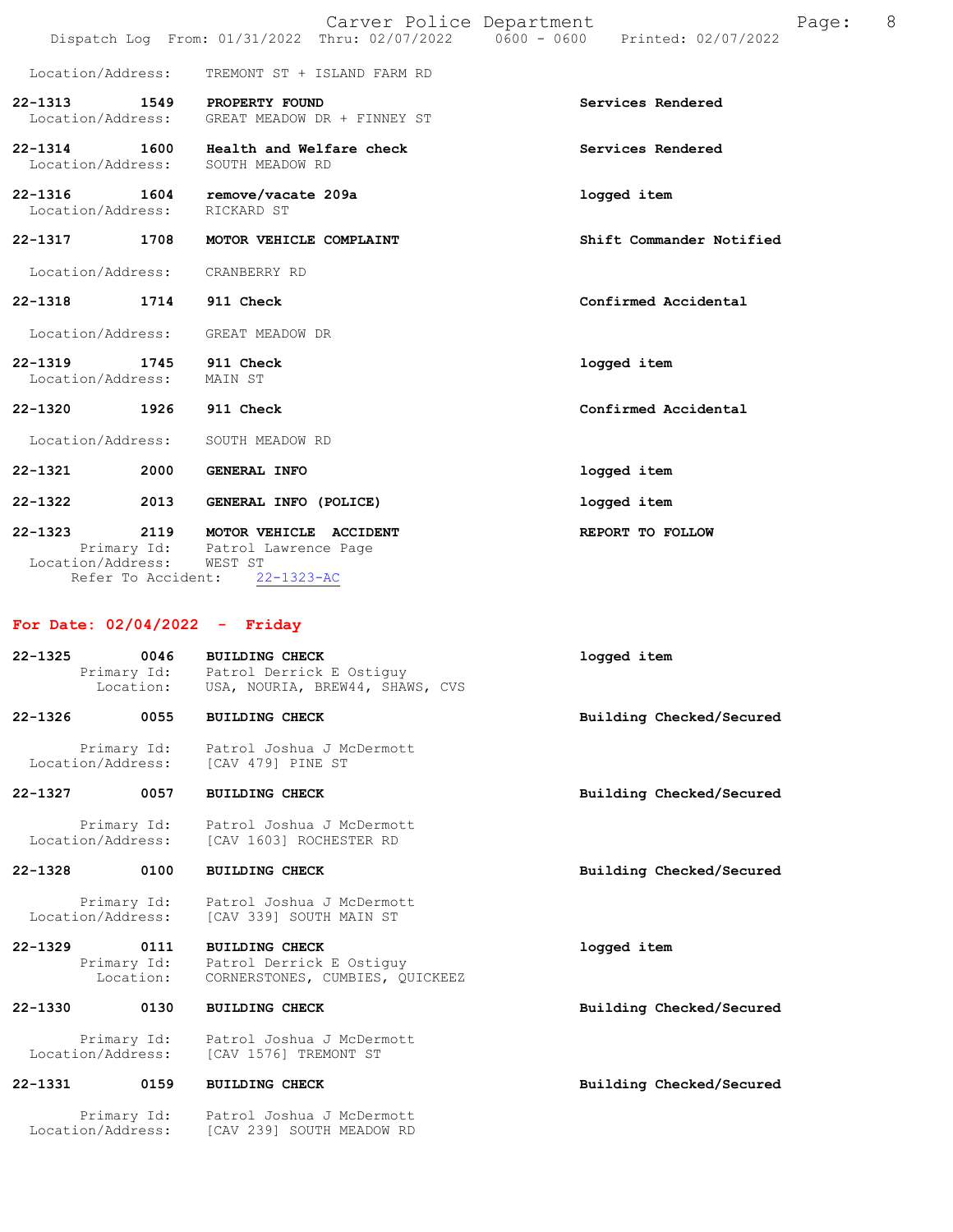|                                       |                     | Carver Police Department                                                            | Page:<br>Dispatch Log From: 01/31/2022 Thru: 02/07/2022   0600 - 0600   Printed: 02/07/2022 | 9 |
|---------------------------------------|---------------------|-------------------------------------------------------------------------------------|---------------------------------------------------------------------------------------------|---|
| 22-1332                               | 0722                | GENERAL INFO (POLICE)                                                               | logged item                                                                                 |   |
| 22-1334<br>Location/Address:          | 0802                | Radar<br>[CAV 29] MAIN ST                                                           | logged item                                                                                 |   |
| 22-1338<br>Location/Address:          | 1017                | CANCEL DETAIL<br>[CAV 239] SOUTH MEADOW RD                                          | logged item                                                                                 |   |
| 22-1335<br>Location/Address:          | 1020                | <b>ASSIST CITIZEN</b><br>LINCOLN CIR                                                | logged item                                                                                 |   |
| 22-1336 1030<br>Location/Address:     |                     | <b>ASSIST CITIZEN</b><br>[CAV 1464] CENTER ST                                       | logged item                                                                                 |   |
| 22-1337<br>Location/Address:          | 1036<br>Primary Id: | <b>ASSIST CITIZEN</b><br>Detective Joshua T Shaw<br>[CAV 1464] CENTER ST            | logged item                                                                                 |   |
| 22-1339<br>Location/Address:          | 1113<br>Primary Id: | CIVIL MATTER<br>Patrol Alberto Silva<br>[CAV 2746] SILVA ST                         | VERBAL/SPOKE TO                                                                             |   |
| $22 - 1340$<br>Location/Address:      | 1130                | <b>FOLLOW-UP</b><br>Primary Id: Patrol Alberto Silva<br>[CAV 570] MAIN ST           | VERBAL/SPOKE TO                                                                             |   |
| $22 - 1341$<br>Location/Address:      | 1200                | MOTOR VEHICLE STOP<br>Primary Id: Patrol Alberto Silva<br>ROUTE 44                  | VERBAL/SPOKE TO                                                                             |   |
| 22-1342                               | 1203                | HAZARDOUS ROAD CONDITION                                                            | Taken/Referred to Other Agency                                                              |   |
| Location/Address:                     |                     | SILVA ST                                                                            |                                                                                             |   |
| 22-1343<br>Location/Address:          | 1231<br>Primary Id: | ASSIST CITIZEN<br>PI POLICE OFFICER Michael P Shaw<br>MARKS WAY                     | VERBAL/SPOKE TO                                                                             |   |
| 22-1344<br>Location/Address:          |                     | 1353 BUILDING CHECK<br>Primary Id: Sergeant Dennis T Rizzuto Jr<br>[CAV 29] MAIN ST | logged item                                                                                 |   |
| $22 - 1345$                           | 1412                | MOTOR VEHICLE STOP                                                                  | Citation/Warning Issued                                                                     |   |
| Location/Address:                     | Primary Id:         | Patrol Alberto Silva<br>[CAV 1601] MAIN ST                                          |                                                                                             |   |
| 22-1346                               | 1418                | MEDICAL EMERGENCY                                                                   | Transport to Tobey                                                                          |   |
| Location/Address:                     | Primary Id:         | A2 EMS<br>[CAV 2833] INDIAN ST                                                      |                                                                                             |   |
| 22-1347<br>Location/Address:          | 1429<br>Primary Id: | <b>TRAFFIC CONTROL</b><br>Patrol Alberto Silva<br>[CAV 29] MAIN ST                  | logged item                                                                                 |   |
| 22-1348                               | 1433                | Health and Welfare check                                                            | Transport to BI Plymouth                                                                    |   |
| Location/Address:<br>Original Call #: | Primary Id:         | A1 EMS<br>LINCOLN CIR<br>$22 - 1335$                                                |                                                                                             |   |
| 22-1349<br>Location/Address:          | 1437<br>Primary Id: | MOTOR VEHICLE STOP<br>Patrol Alberto Silva<br>[CAV 461] MAIN ST                     | VERBAL/SPOKE TO                                                                             |   |

22-1350 1514 ASSIST CITIZEN logged item Primary Id: Sergeant Glenn E Gillan Location/Address: SOUTH MAIN ST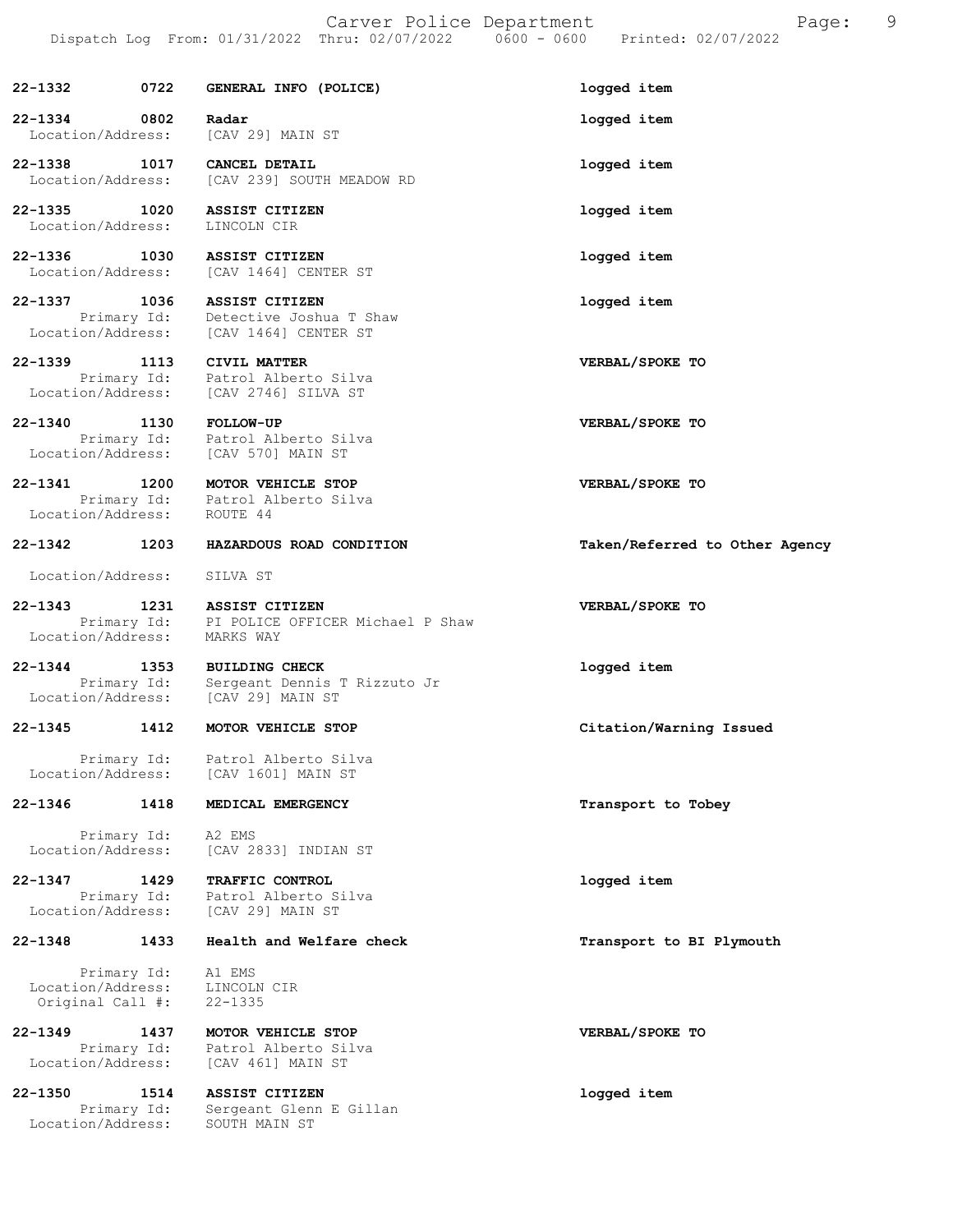|                                  |                     | Carver Police Department<br>Dispatch Log From: 01/31/2022 Thru: 02/07/2022 | $0600 - 0600$<br>Printed: 02/07/2022 | Page: | 10 |
|----------------------------------|---------------------|----------------------------------------------------------------------------|--------------------------------------|-------|----|
| 22-1352                          | 1555                | 911 Check                                                                  | Confirmed Accidental                 |       |    |
| Location/Address:                |                     | MEADOWBROOK WAY                                                            |                                      |       |    |
| $22 - 1354$<br>Location/Address: | 1618                | HAZARDOUS ROAD CONDITION<br>BOULTON ST                                     | logged item                          |       |    |
| $22 - 1355$<br>Location/Address: | 1646<br>Primary Id: | <b>MISSING PERSON</b><br>Sergeant Glenn E Gillan<br>[CAV 1616] WARD ST     | REPORT TO FOLLOW                     |       |    |
| $22 - 1356$                      | 1733                | MEDICAL EMERGENCY                                                          | Transport to BI Plymouth             |       |    |
| Primary Id:<br>Location/Address: |                     | A2 EMS<br>[CAV 1718] BOW ST                                                |                                      |       |    |
| $22 - 1358$<br>Location/Address: | 2035                | <b>ATV COMPLAINT</b><br>ANN WAY                                            | logged item                          |       |    |
| $22 - 1359$                      | 2046                | MEDICAL EMERGENCY                                                          | Transport to BI Plymouth             |       |    |
| Primary Id:<br>Original Call #:  |                     | A2 EMS<br>Location/Address: SOUTH MEADOW RD<br>$22 - 1355$                 |                                      |       |    |
| $22 - 1362$                      | 2249                | 911 Check                                                                  | Confirmed Accidental                 |       |    |
| Location/Address:                |                     | [CAV 2362] CENTER ST                                                       |                                      |       |    |
| 22-1364                          | 2325                | ASSIST CITIZEN                                                             | Shift Commander Notified             |       |    |
| Primary Id:<br>Location/Address: |                     | Sergeant Dennis T Rizzuto Jr<br>[CAV 2571] SOUTH MEADOW RD                 |                                      |       |    |
| 22-1365                          | 2358                | GENERAL INFO                                                               | Shift Commander Notified             |       |    |

For Date: 02/05/2022 - Saturday

Primary Id: Sergeant William J Kelly

| 22-1366<br>0105                                      | MEDICAL EMERGENCY                                                                       | Transport to BI Plymouth |
|------------------------------------------------------|-----------------------------------------------------------------------------------------|--------------------------|
|                                                      | Location/Address: [CAV 1606] GODFREY CIR                                                |                          |
| 22-1367<br>0153<br>Location:                         | ANIMAL COMPLAINT<br>[MID] RTE 495 BETWEEN EXITS 2+3                                     | logged item              |
| $22 - 1368$<br>0210<br>Primary Id:<br>Location:      | <b>BUILDING CHECK</b><br>Patrol Derrick E Ostiquy<br>BERRY GUYS, NOURIA, ACME           | logged item              |
| 22-1369<br>0211<br>Location:                         | <b>BUILDING CHECK</b><br>Primary Id: Patrol Derrick E Ostiguy<br>DAVES, COA, SAMPSONS   | logged item              |
| 22-1370 0304<br>Primary Id:<br>Location:             | <b>BUILDING CHECK</b><br>Patrol Derrick E Ostiquy<br>SAVERY, HIGH SCHOOL, CARVER SOUARE | logged item              |
| 22-1371<br>0337<br>Primary Id:<br>Location/Address:  | <b>BUSINESS CHECK</b><br>Sergeant William J Kelly<br>[CAV 1574] NORTH MAIN ST           | logged item              |
| 22-1372<br>0.344<br>Primary Id:<br>Location/Address: | <b>BUILDING CHECK</b><br>Sergeant William J Kelly<br>[CAV 375] NORTH MAIN ST            | logged item              |
| $22 - 1373$<br>0631                                  | MEDICAL EMERGENCY                                                                       | Transport to BI Plymouth |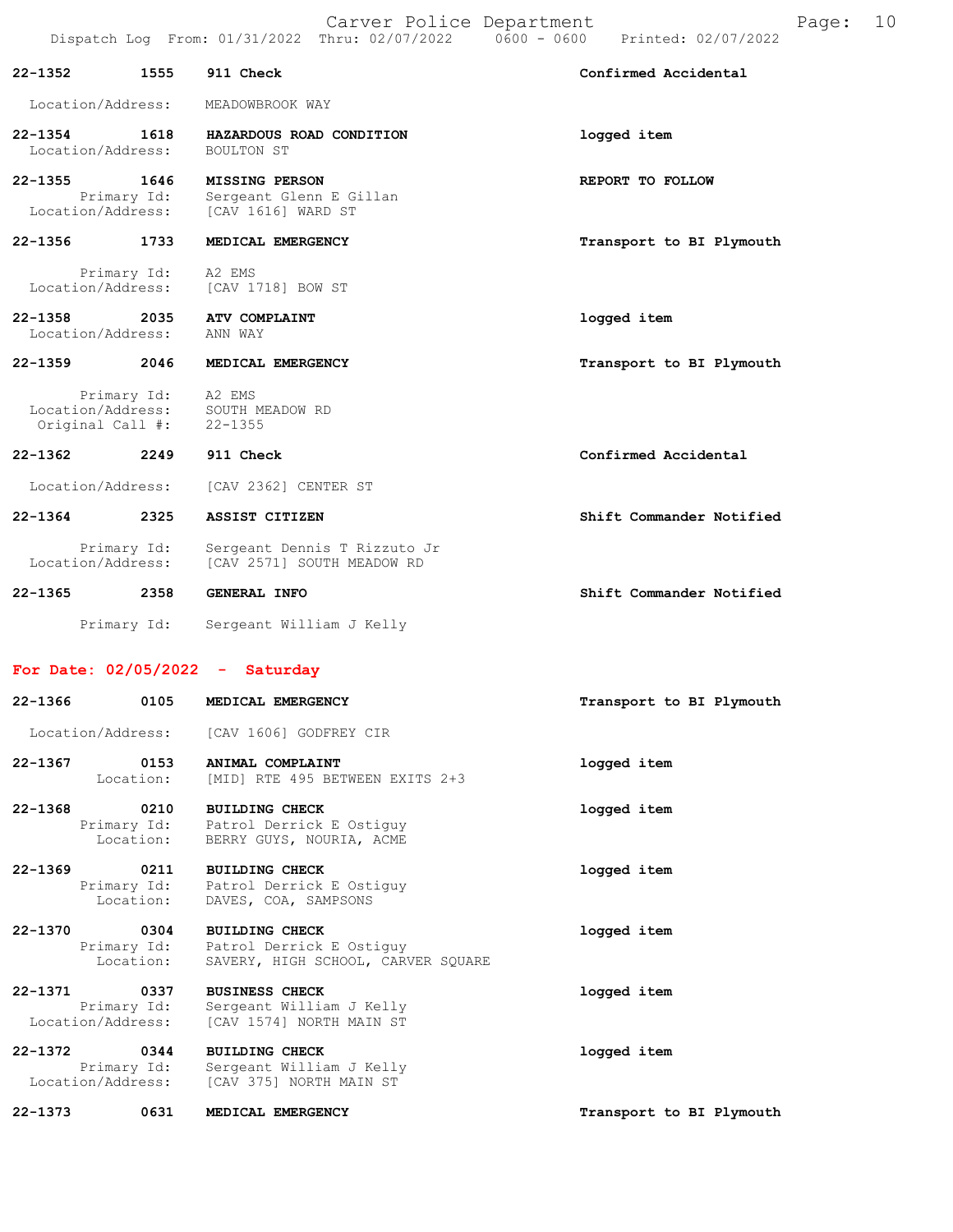|             |                                                      | Carver Police Department<br>Dispatch Log From: 01/31/2022 Thru: 02/07/2022 | 11<br>Page:<br>$0600 - 0600$<br>Printed: 02/07/2022 |
|-------------|------------------------------------------------------|----------------------------------------------------------------------------|-----------------------------------------------------|
|             | Location/Address:                                    | PRESIDENTS WAY                                                             |                                                     |
| 22-1375     | 0837                                                 | ASSIST CITIZEN                                                             | Shift Commander Notified                            |
|             | Primary Id:<br>Location/Address:                     | Sergeant Dennis T Rizzuto Jr<br>[CAV 244] NORTH MAIN ST                    |                                                     |
| $22 - 1377$ | 0917                                                 | MEDICAL EMERGENCY                                                          | Transport to BI Plymouth                            |
|             | Primary Id:<br>Location/Address:<br>Original Call #: | A2 EMS<br>[CAV 2418] SILVA ST<br>$22 - 1376$                               |                                                     |
| 22-1378     | 0923                                                 | ANIMAL COMPLAINT                                                           | Shift Commander Notified                            |
|             | Primary Id:<br>Location/Address:                     | Sergeant Dennis T Rizzuto Jr<br>[CAV 1576] TREMONT ST                      |                                                     |
| 22-1379     | 1058                                                 | ANIMAL COMPLAINT                                                           | Taken/Referred to Other Agency                      |
|             | Primary Id:<br>Location/Address:                     | Dispatcher Rebecca L Anctil<br>MURDOCK ST                                  |                                                     |
| 22-1380     | 1127<br>Primary Id:<br>Location/Address:             | 911 Check<br>Dispatcher Rebecca L Anctil<br>MAIN ST                        | Services Rendered                                   |
| 22-1381     | 1130                                                 | 911 Check                                                                  | Confirmed Accidental                                |
|             | Primary Id:<br>Location/Address:                     | Patrol Jeremy E Farquharson<br>SILVA ST                                    |                                                     |
| 22-1382     | 1133                                                 | DETAIL REQUEST                                                             | Shift Commander Notified                            |
|             | Primary Id:<br>Location/Address:                     | Sergeant Dennis T Rizzuto Jr<br>[PLY] MEMORIAL HALL                        |                                                     |
| 22-1383     | 1149                                                 | MEDICAL EMERGENCY                                                          | Transport to BI Plymouth                            |
|             | Primary Id:<br>Location/Address:                     | A2 EMS<br>MURDOCK ST                                                       |                                                     |
| 22-1384     | 1206<br>Primary Id:<br>Location/Address:             | ANIMAL COMPLAINT<br>Patrol Alberto Silva<br>MAIN ST                        | REPORT TO FOLLOW                                    |
| 22-1385     | 1220<br>Primary Id:<br>Location/Address:             | 911 Check<br>Dispatcher Rebecca L Anctil<br>TREMONT ST                     | logged item                                         |
| 22-1387     | 1302                                                 | 911 Check                                                                  | Confirmed Accidental                                |
|             | Primary Id:<br>Vicinity of:                          | Dispatcher Rebecca L Anctil<br>[CAV 2869] HIGH ST                          |                                                     |
| 22-1388     | 1351<br>Primary Id:<br>Location/Address:             | ANIMAL COMPLAINT<br>Patrol Alberto Silva<br>MAIN ST                        | VERBAL/SPOKE TO                                     |
| 22-1389     | 1453                                                 | MEDICAL EMERGENCY                                                          | Transport to BI Plymouth                            |
|             | Primary Id:<br>Location/Address:                     | A2 EMS<br>PLYMOUTH ST                                                      |                                                     |
| 22-1391     | 1616<br>Primary Id:<br>Location/Address:             | Harassment<br>Sergeant Joseph R Ritz<br>DAVID RD                           | REPORT TO FOLLOW                                    |
| $22 - 1392$ | 1618<br>Primary Id:                                  | DETAIL REQUEST<br>Dispatcher Rebecca L Anctil                              | logged item                                         |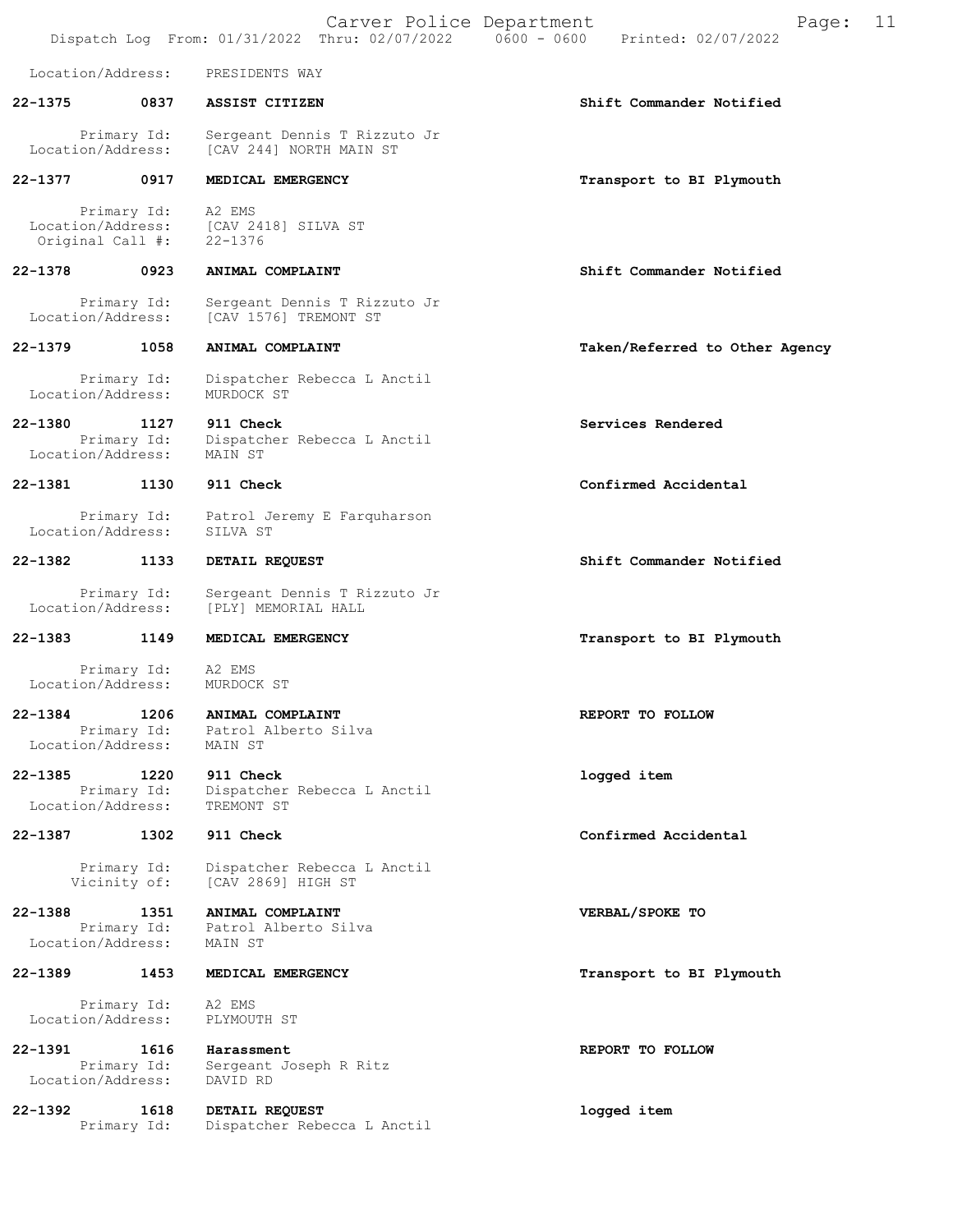|             |                                                  | Carver Police Department                                                             | Page:<br>Dispatch Log From: 01/31/2022 Thru: 02/07/2022 0600 - 0600 Printed: 02/07/2022 | 12 |
|-------------|--------------------------------------------------|--------------------------------------------------------------------------------------|-----------------------------------------------------------------------------------------|----|
|             | Location/Address:                                | [HAL] POND ST                                                                        |                                                                                         |    |
| $22 - 1393$ | 1819                                             | SUSPICIOUS PERSON                                                                    | Building Checked/Secured                                                                |    |
|             | Primary Id:<br>Location/Address:                 | Patrol Lawrence Page<br>[CAV 250] SOUTH MEADOW RD                                    |                                                                                         |    |
|             | 22-1394 1940<br>Primary Id:<br>Location/Address: | <b>ASSIST CITIZEN</b><br>Dispatcher Rebecca L Anctil<br>[CAV 1887] PURCHASE ST       | VERBAL/SPOKE TO                                                                         |    |
|             | 22-1395 2153                                     | MEDICAL EMERGENCY                                                                    | Transport to BI Plymouth                                                                |    |
|             | Location/Address:                                | [CAV 2539] ROOSEVELT RIDGE                                                           |                                                                                         |    |
| $22 - 1396$ | 2216                                             | MEDICAL EMERGENCY                                                                    | Transport to BI Plymouth                                                                |    |
|             |                                                  | Location/Address: [CAV 1698] PRISC. MULLENS WAY                                      |                                                                                         |    |
|             |                                                  | For Date: $02/06/2022 -$ Sunday                                                      |                                                                                         |    |
| 22-1398     | 0032                                             | <b>BUILDING CHECK</b>                                                                | Building Checked/Secured                                                                |    |
|             | Location:                                        | NORTH BUSINESSES                                                                     |                                                                                         |    |
| 22-1399     | 0041                                             | <b>BUILDING CHECK</b>                                                                | Building Checked/Secured                                                                |    |
|             | Location:                                        | DANDY, GEKO, CAV. SQ., EAGLE GAS                                                     |                                                                                         |    |
| 22-1400     | 0113<br>Primary Id:<br>Location/Address:         | <b>BUILDING CHECK</b><br>Sergeant William J Kelly<br>[CAV 29] MAIN ST                | logged item                                                                             |    |
|             | 22-1401 0131<br>Primary Id:<br>Location/Address: | <b>BUSINESS CHECK</b><br>Sergeant William J Kelly<br>[CAV 1558] MONTELLO ST          | logged item                                                                             |    |
|             | 22-1402 0446                                     | MEDICAL EMERGENCY                                                                    | Transport to BI Plymouth                                                                |    |
|             | Primary Id:<br>Location/Address:                 | A2 EMS<br>VILLAGE WAY                                                                |                                                                                         |    |
| 22-1404     | 0903                                             | MEDICAL EMERGENCY                                                                    | Transport to Tobey                                                                      |    |
|             | Primary Id:<br>Location/Address:                 | A2 EMS<br>[CAV 412] OLD FORGE PKWY                                                   |                                                                                         |    |
|             | 22-1405 0946                                     | 911 Check                                                                            | Confirmed Accidental                                                                    |    |
|             | Primary Id:<br>Location/Address:                 | Dispatcher Rebecca L Anctil<br>[CAV 1174] NORTH MAIN ST                              |                                                                                         |    |
| $22 - 1406$ | 1042                                             | MEDICAL EMERGENCY                                                                    | Transport to BI Plymouth                                                                |    |
|             | Primary Id:<br>Location/Address:                 | A2 EMS<br>[CAV 1816] VILLAGE WAY                                                     |                                                                                         |    |
| $22 - 1408$ | 1335<br>Primary Id:<br>Location/Address:         | DETAIL REQUEST<br>Dispatcher Rebecca L Anctil<br>[MAR] MARION                        | logged item                                                                             |    |
| $22 - 1409$ | 1443                                             | MEDICAL EMERGENCY                                                                    | Transport to BI Plymouth                                                                |    |
|             | Location/Address:                                | [CAV 1557] SOUTH MEADOW RD                                                           |                                                                                         |    |
| $22 - 1410$ | 1509<br>Primary Id:<br>Vicinity of:              | MOTOR VEHICLE DISABLED<br>Patrol Jeremy E Farquharson<br>NORTH MAIN ST + MONTELLO ST | Services Rendered                                                                       |    |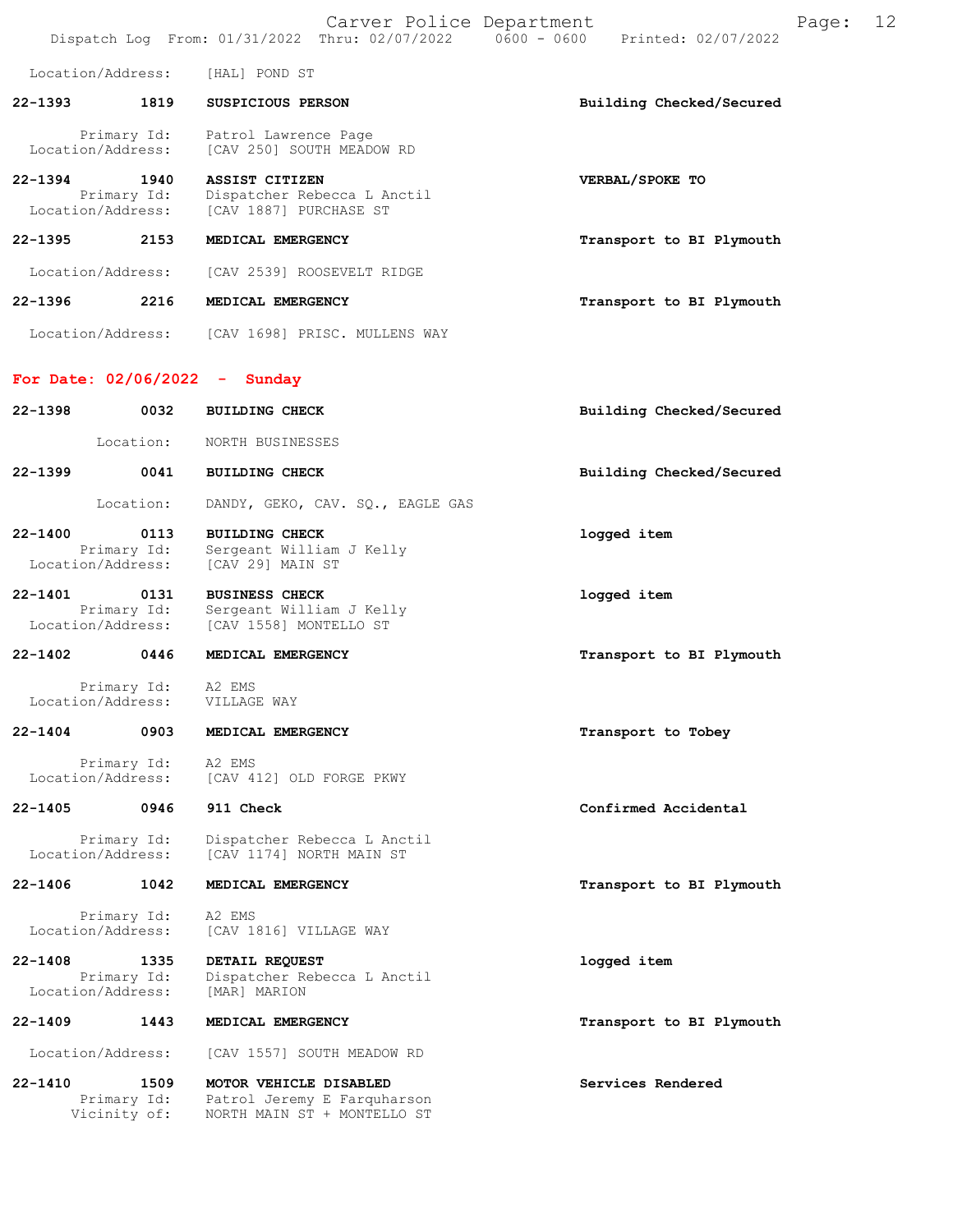|                                  |                     | Carver Police Department                                                  | Page:                                | 13 |
|----------------------------------|---------------------|---------------------------------------------------------------------------|--------------------------------------|----|
|                                  |                     | Dispatch Log From: 01/31/2022 Thru: 02/07/2022                            | $0600 - 0600$<br>Printed: 02/07/2022 |    |
| $22 - 1412$                      | 1618                | 911 Check                                                                 | Confirmed Accidental                 |    |
| Location/Address:                |                     | [CAV 1641] EASTMAN ST                                                     |                                      |    |
| 22-1413<br>Location/Address:     | 1703                | MOTOR VEHICLE COMPLAINT<br>TREMONT ST                                     | <b>GONE ON ARRIVAL</b>               |    |
| $22 - 1414$                      | 1738                | DETAIL REQUEST                                                            | Shift Commander Notified             |    |
| Location/Address:                | Primary Id:         | Sergeant Joseph R Ritz<br>[MAI] ROUTE 105                                 |                                      |    |
| $22 - 1415$<br>Location/Address: | 1741                | Health and Welfare check<br>BIRCH TER                                     | VERBAL/SPOKE TO                      |    |
| $22 - 1416$                      | 1834                | MEDICAL EMERGENCY                                                         | Transport to BI Plymouth             |    |
| Location/Address:                |                     | [CAV 2216] SHAW ST                                                        |                                      |    |
| $22 - 1417$<br>Location/Address: | 1938                | MOTOR VEHICLE STOP<br>CENTER ST + OLD CENTER ST                           | VERBAL/SPOKE TO                      |    |
| $22 - 1418$<br>Location/Address: | 2056<br>Primary Id: | Neighborhood/property check<br>Sergeant Joseph R Ritz<br>[CAV 29] MAIN ST | VERBAL/SPOKE TO                      |    |
| $22 - 1419$                      | 2153                | Neighborhood/property check                                               | Neighborhood checked                 |    |
| Location/Address:                | Primary Id:         | Patrol Brandon W Rudolph<br>COMMERCE WAY                                  |                                      |    |
| $22 - 1420$                      | 2247                | DETAIL REQUEST                                                            | Shift Commander Notified             |    |
| Location/Address:                | Primary Id:         | Sergeant Joseph R Ritz<br>[PLM] WINNETUXET RD                             |                                      |    |
| 22-1421                          | 2307                | <b>BUILDING CHECK</b>                                                     | Building Checked/Secured             |    |
| Location/Address:                | Primary Id:         | Patrol Brandon W Rudolph<br>[CAV 1593] NORTH MAIN ST                      |                                      |    |
| 22-1422                          | 2320                | MOTOR VEHICLE ACCIDENT                                                    | REPORT TO FOLLOW                     |    |

| 22-1422 | -2320                         |           |                      | MOTOR VEHICLE ACCIDENT | <b>REPORT</b> |
|---------|-------------------------------|-----------|----------------------|------------------------|---------------|
|         | Primary Id:                   |           | Patrol Lawrence Page |                        |               |
|         | Location/Address:             | SAVERY LN |                      |                        |               |
|         | Refer To Accident: 22-1422-AC |           |                      |                        |               |

# For Date: 02/07/2022 - Monday

| $22 - 1424$ | 0032 | <b>BUILDING CHECK</b>                                                             | Building Checked/Secured |
|-------------|------|-----------------------------------------------------------------------------------|--------------------------|
|             |      | Primary Id: Patrol Joshua J McDermott<br>Location/Address: [CAV 507] CENTER ST    |                          |
| $22 - 1425$ | 0034 | <b>BUILDING CHECK</b>                                                             | Building Checked/Secured |
|             |      | Primary Id: Patrol Joshua J McDermott<br>Location/Address: [CAV 1054] PLYMOUTH ST |                          |
| $22 - 1426$ | 0037 | <b>BUILDING CHECK</b>                                                             | Building Checked/Secured |
|             |      | Primary Id: Patrol Joshua J McDermott<br>Location/Address: [CAV 157] MARION DR    |                          |
| $22 - 1427$ | 0049 | <b>BUILDING CHECK</b>                                                             | Building Checked/Secured |
|             |      | Primary Id: Patrol Joshua J McDermott<br>Location/Address: [CAV 191] COMMERCE WAY |                          |
| $22 - 1428$ | 0049 | <b>BUSINESS CHECK</b>                                                             | logged item              |